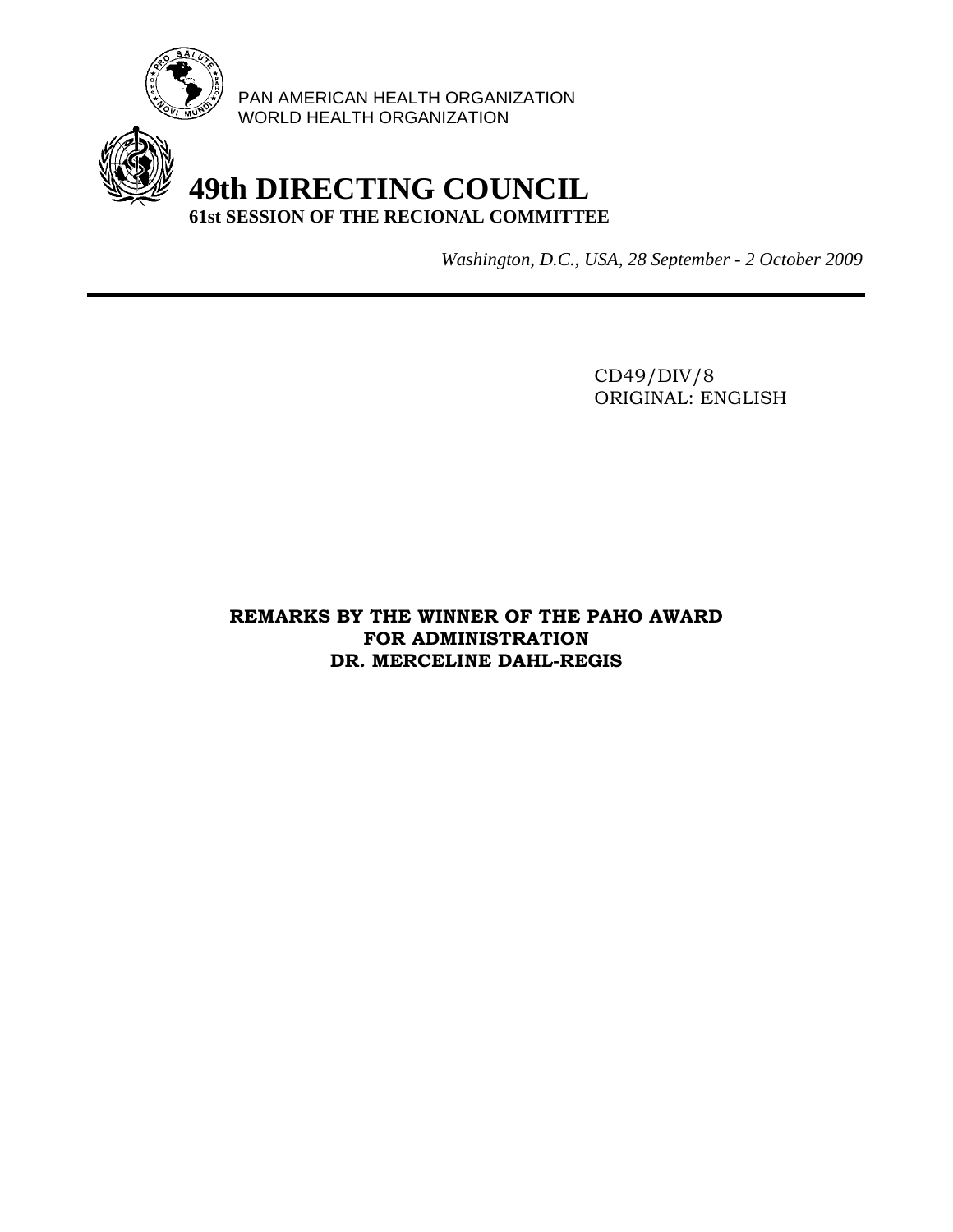## **REMARKS BY THE WINNER OF THE PAHO AWARD FOR ADMINISTRATION DR. MERCELINE DAHL-REGIS**

## **49th DIRECTING COUNCIL Washington, D.C., 29 September 2009**

Madam Director, President of the Assembly, Members of the Executive Committee, Distinguished Delegates, family and friends.

It is indeed a great honor to stand in this august Assembly to express my gratitude and to sincerely thank you for this award in public administration. Public service and public health have been the most rewarding and fulfilling experiences of my medical career. It is said that success has many fathers and I owe a debt of gratitude to many persons, some of whom are present here with me and one very significant other person, who is present here with me in spirit.

Ladies and gentlemen, I am greatly indebted to the Prime Minister of the Commonwealth of The Bahamas, the Right Honorable Hubert Ingraham, for making it possible for me to serve my country as Chief Medical Officer. I am also grateful to my Caribbean Chief Medical Officer colleagues, who have shepherded me and are still teaching me how to be a good public servant.

I am pleased to accept this award on behalf of women in Public Health in general and female physicians in particular. The road has not been easy for me, but unwavering family support and good mentors made the difference in my career. In The Bahamas, the first female graduated from medical school in 1964, one hundred and twenty seven years after the first Bahamian-born male and more than a century, since Dr. Elizabeth Blackwell, the first female American, graduated from medical school, in 1849. I entered medical school in 1968, and had the good fortune to be taught by many great men including Professors Cruikshank, Stuart, Hoyte, Koop, Sir Harry Annamantudu, Fred Burke and one, who is present in this room today, Sir George Alleyne. I wish to publicly say thank you to each and all of you.

Ladies and Gentlemen, historically, Bahamian physicians and health workers have made significant contributions in public health, both internationally and at home. Indeed, the first Bahamian-born doctor, Dr. Thomas W. Johnson, 1837 – 1895, the son of a "Loyalist" who fled the American Revolution, practiced on the Island of Harbour Island until his death. It is recorded that Dr. Johnson survived a cholera epidemic by bathing naked in the sea after he had seen sick patients. It is noteworthy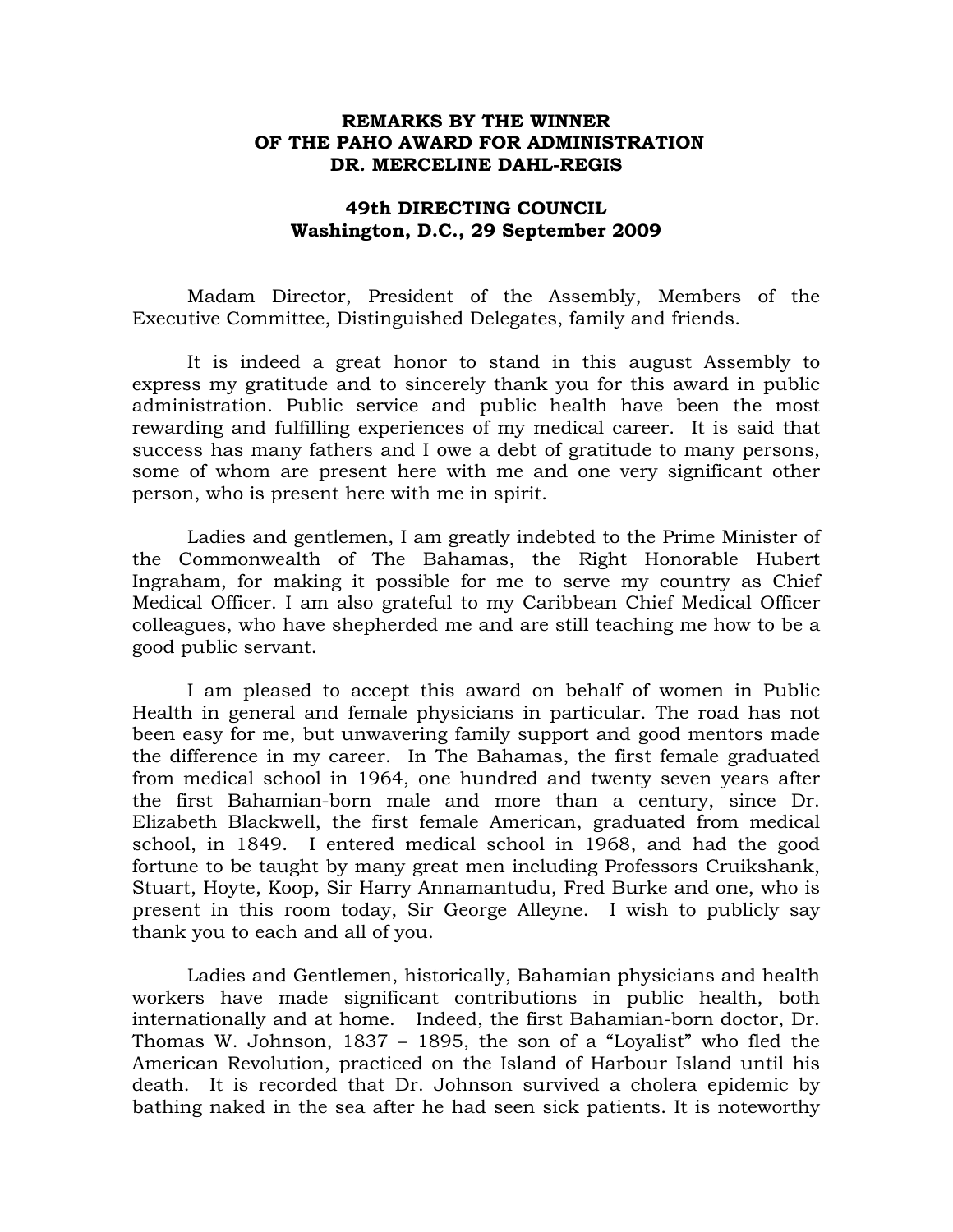that during this period, in another place around the world, Dr. Ignas Simmelweiss, in 1860, demonstrated that hand washing decreased mortality associated with puerperal fever. He showed empirically that there was a 35% greater mortality among postpartum women at the Doctor's Hospital, when compared to a midwives clinic, which practiced improved sanitation measures. This was also in the period during which Louis Pasteur developed the germ theory and validated Simmelweiss' work. It is unfortunate that Simmelweiss died from head injuries in an asylum. We are truly grateful that there were no asylums in The Bahamas, because it might have been Dr. Johnson's fate, in that time period, when a naked doctor bathing frequently in the sea, might well have been thought to be worthy of committal.

It was in 1987, at the 32nd Directing Council of PAHO, here in these very same chambers, that Dr. Norman Gay, the Minister of Health for the Commonwealth of The Bahamas, challenged his colleagues of the Region of the Americas to eradicate Poliomyelitis. The positive response to this challenge is today manifested in the health of our children. Much has been accomplished in medicine over the last twenty years.

Ladies and gentlemen, today, we live in an unprecedented period of fast moving and amazing medical discoveries, matched, however, by new and evolving medical challenges. There have been many exciting developments of new therapeutic agents, amazing medical devices/equipments/technologies, the broad based application of genomics, and the increasing use of robotics to name a few. Similarly, we offer more specialized services and utilize technologically advanced disease treatment. It is both fascinating and costly. However, the end result is that there are fewer people receiving treatment and not necessarily care. This is well described in the book "Money Driven Medicine" by Mahar and also by the tremendous research conducted by investigators at Dartmouth College, in the United States. As the health care debate continues in the USA and also in my country, we often refer to medical care for people, not in societal terms but rather in economic terms.

Colleagues, as we embrace these new technologies, we must recognize that primary health care not only provides quality care, but that it is a better investment of our health dollars. Indeed, the evidence confirms that primary care provides better outcomes for many of the world's populations. It is, therefore, imperative that **people** remember the focus of our work.

We know that simple hand washing with soap and water saves lives, as it did then in 1860 and as still does now in 2009, as we grapple with the global H1N1 pandemic. We know that immunizations provide an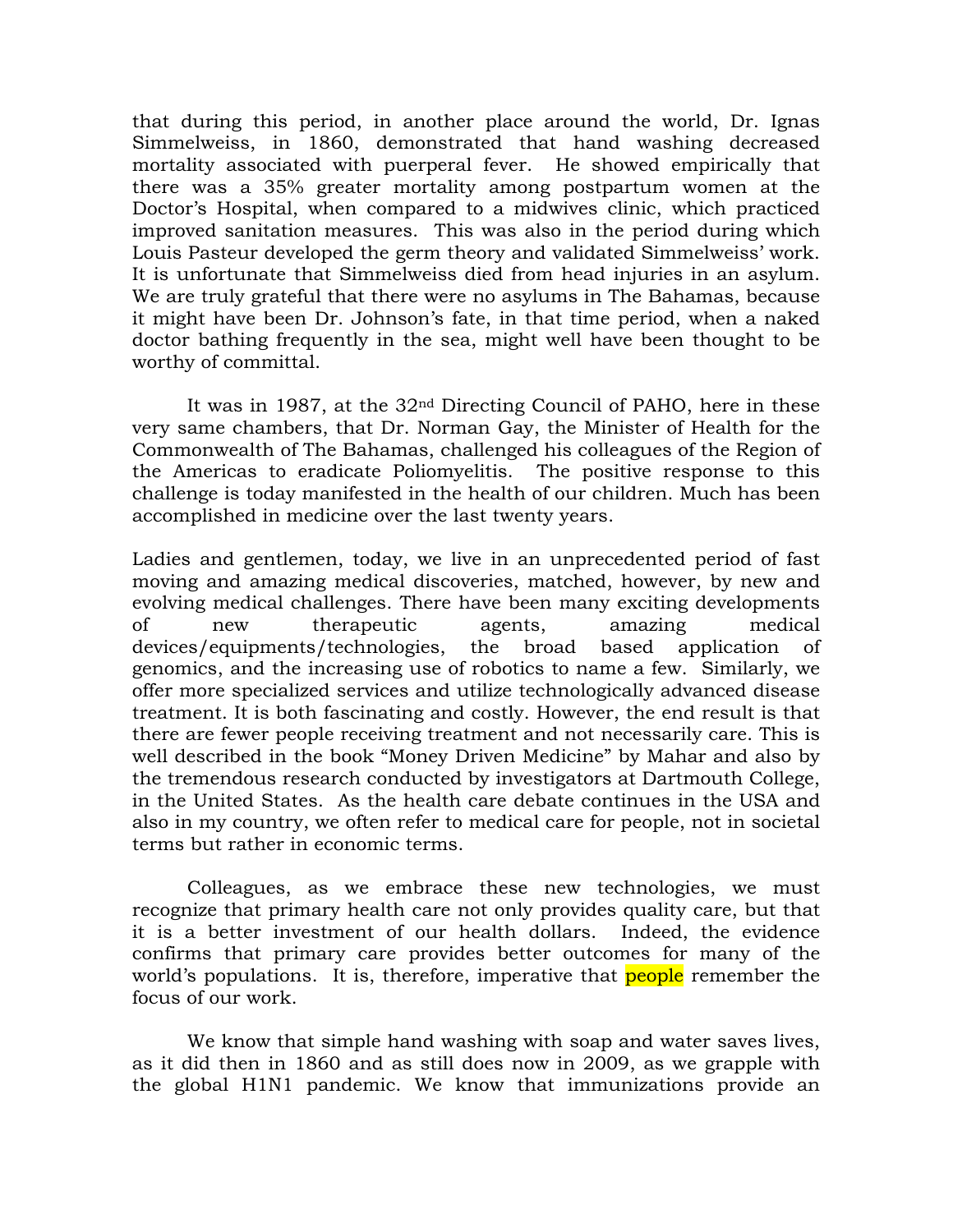inexpensive method, not only for saving children's lives but also for enriching the quality of life.

The administration of Measles Mumps and Rubella vaccine is probably the most cost effective public health intervention. The decision to immunize adults universally with the MMR vaccine was made by the simple deduction that if women who were immunized in the reproductive period, were nonetheless still having babies with congenital rubella syndrome, it necessarily meant that men were reservoirs for the virus. It was these observations that lead us to suggest a mass campaign to provide the vaccine to those who needed it.

I am grateful to the leadership of PAHO and its team for guiding the social communication required for the development of this MMR campaign as well as the logistics for the monitoring and evaluation of this new approach. The social mobilization provided lessons to be learnt in approaching males for immunization. We experienced no difficulties with the promotion of the vaccine. Having stated that the MMR vaccine prevents you from being sterile, men were lining up and asking for the vaccine, or in colloquial terms, for that "thing". Logistically, The Bahamas, enjoyed a strong public health infrastructure that allowed us to deliver vaccines to 98% of the childhood population, and the success of the campaign was due to the tremendous nursing staff, who managed the EPI programme. It should be noted that during this exercise, a number of pregnant women were inadvertently immunized with MMR and as we followed the developmental outcome of the children, we are indeed grateful that they did not demonstrate any ill effects. This effort to eliminate indigenous rubella virus transmission and Congenital Rubella Syndrome in the English-speaking Caribbean, through universal vaccination of adult males and females, was first implemented in the Bahamas and we are very happy to note that this approach was eventually adopted as a Regional strategy.

Ladies and Gentlemen, I come from the Caribbean, a region that is the known for its pristine beauty, but more than that, a region which has demonstrated the enhanced benefits of cooperation in health. Caribbean leaders came together as early as 1930 to collectively address the high infant mortality greater than 200 deaths per 1000 live births. The Pan American Sanitary Bureau [PAHO] is credited with convincing our governments to institute policies that emphasized water and sanitation, nutrition and the essentials of primary care. This led to the establishment of an infrastructure that gave attention to the development of a Maternal and Child Health system. The result was a reduction in the Infant Mortality Rate to less than 20 per thousand live births in a number of Caribbean countries. In 1993, the delivery of Maternal and Child Health Services in The Bahamas was greatly strengthened with support from Drs. Antonio Solis [Mexico], Richardo Swartz, Diallo Diaz and Frank Simini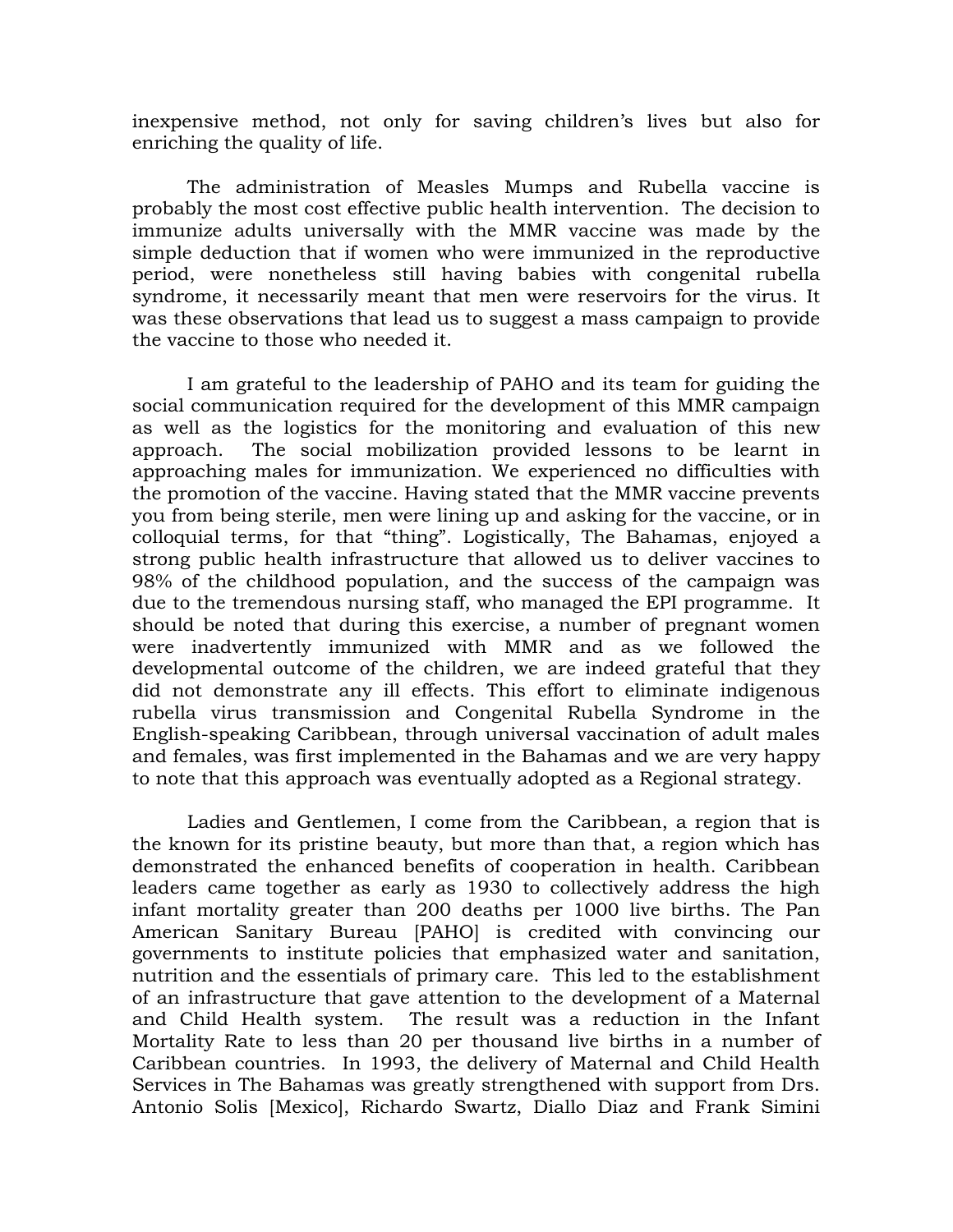from CLAP in Uruguay. Before there was distance technology, there was the telephone. The CLAP team was accessible, whenever we needed them and they were willing to modify the Simplified Perinatal Record to capture data on pregnant women with sickle cell disease as well as those with HIV.

This record keeping system has strengthened the health care both in the private and the public health system for expectant mothers and their offspring.

In The Bahamas, the Maternal and Child Health Services, which include maternal care, child care, the Male Initiative Program, Nutrition Unit, Adolescent Care and Services and the Scan unit, were off-shoots of a strengthened health care system, which supported the new direction in primary care services that focuses on system building rather than on treating diseases. Undoubtedly, this can be a good example for delivery of services for those persons with HIV disease, who require care treatment and support.

The constant support of the CARICOM COMMUNITY together with significant support from the Pan American Health Organization through the Office of Caribbean Program Coordination has been pivotal for the successful implementation of a number of sub-regional programs. The Caribbean Cooperation in Health, I II III, that identified regional health priorities for joint action; the Cricket World Cup that enhanced national capacities to implement the International Health Regulations; the Pan Caribbean Partnership [PANCAP] - a coordinating mechanism for HIV/AIDS response; and most recently, the promotion of Caribbean Wellness are all unique examples of Caribbean solidarity in health. Regional co-operation has also paid significant dividends in meeting the Millennium Development Goals.

Ladies and gentlemen, we still have challenges; the Caribbean is challenged to meet a number of indicators that require reductions in rates that are already very low, such as the maternal mortality rates. The Region is challenged to address the epidemic of obesity, often due to over nutrition, and although Researchers at the University of the West Indies and the Tropical Medical Research Unit have contributed significantly to the management of diseases related to under-nutrition, such as Protein Calorie Malnutrition, kwashiorkor and Marasmus. Research is, however, needed in the sub-region to address the lifestyle diseases.

The authors of the Report of the Caribbean Commission on Health and Development tell us that much work needs to be done. There is still unfinished business.